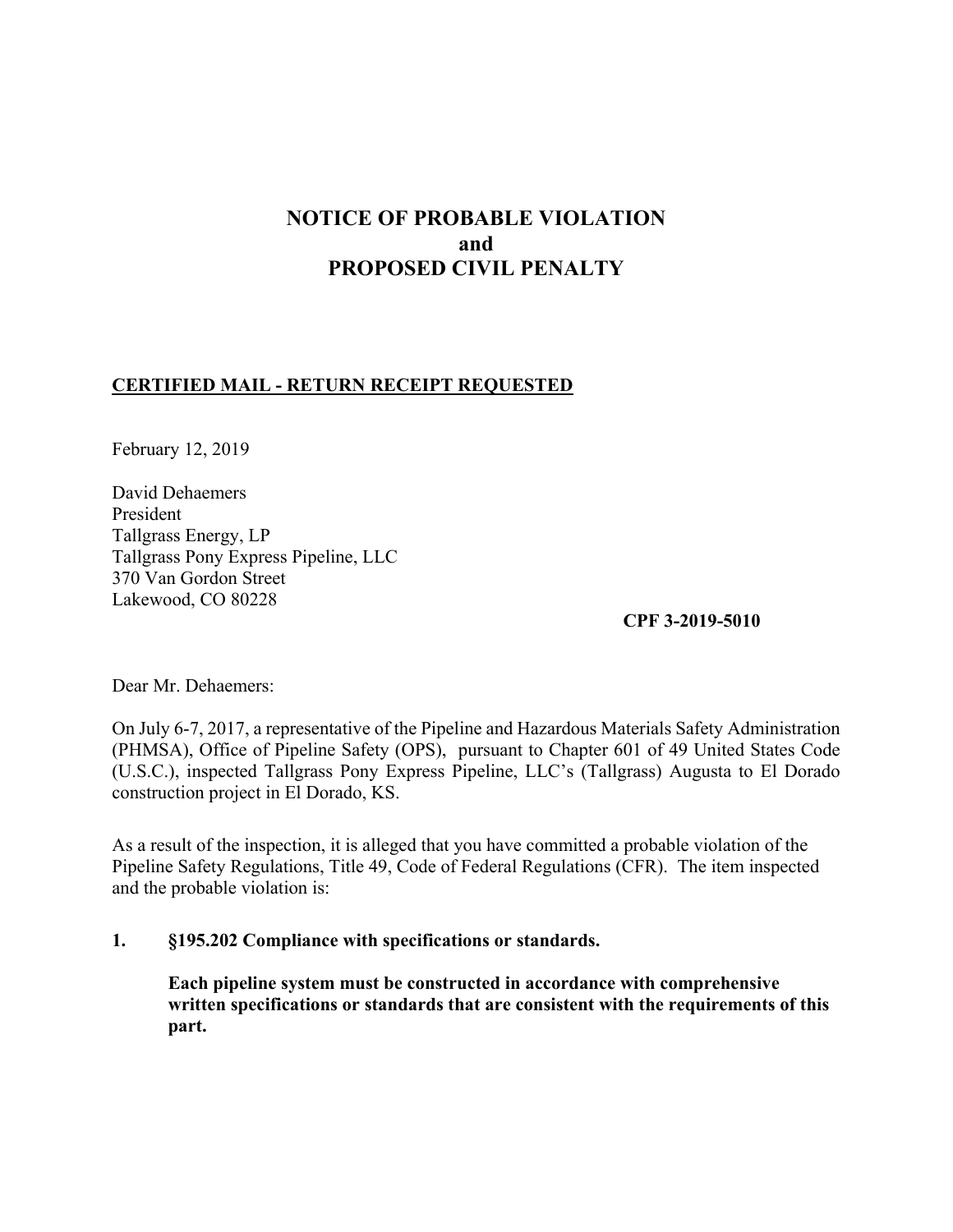Tallgrass did not construct certain portions of its Pony Express Eldorado Lateral in accordance with its written specifications.

Applicable portions of Tallgrass Construction Standard C1080 are:

*3.2. Contractor shall be responsible for all aspects of application and inspection of coating applied on buried or submerged metallic pipelines, valves, fittings and other appurtenances in accordance with this Construction Standard, requirements specified, Table 2 - Below-Grade Coatings (below) and the coating material Manufacturer's recommendations. Contractor shall only apply coatings approved for use as identified in the Project Data Sheet for Approved Coatings (attached to or embedded within the Scope of Work). In the event of a conflict between this Construction Standard and the Manufacturer's data sheets or application recommendations, the more restrictive / stringent requirement shall apply.* 

*3.6. Contractor's personnel in responsible charge at the coating application site shall be able to read, understand, interpret, and apply the requirements of this Construction Standard and associated Manufacturer's product data sheet, application instructions and any other requirements or standards necessary to ensure conformance with this Construction Standard.* 

*10.5. If hot melt patch sticks are approved for use in accordance with the Project Data Sheet for Approved coatings (attached to or embedded within the Scope of Work), then they should be applied in conformance with the repair material Manufacturer's recommendations and Table 2 -Below-Grade Coatings of this Construction Standard. The material shall be applied to obtain a minimum thickness of 15 mils over the parent coating.* 

*10.6. Use of hot melt patch sticks are prohibited for use under any of the following condition:* 

*10.6.1. If not specifically approved for use in the Project Data Sheet for Approved Coatings (attached to or embedded within the project Scope of Work).* 

*10.6.2. On pipelines with a design factor greater than 0.72. 10.6.3. On coating holidays greater than 2mm for when utilizing 3M 226P hot melt patch stick or coating holidays greater than 0.25 inches on Napgard 7-1631S patch stick.* 

*10.6.4. On anything other than the specific coating Manufacturer's fusion bonded epoxy product (e.g. cannot use as a repair on liquid epoxy coatings).* 

When PHMSA inspectors initially spoke to the Tallgrass Representative and the Tallgrass Construction Manager on the morning of July 6, 2017, it was stated to the PHMSA inspectors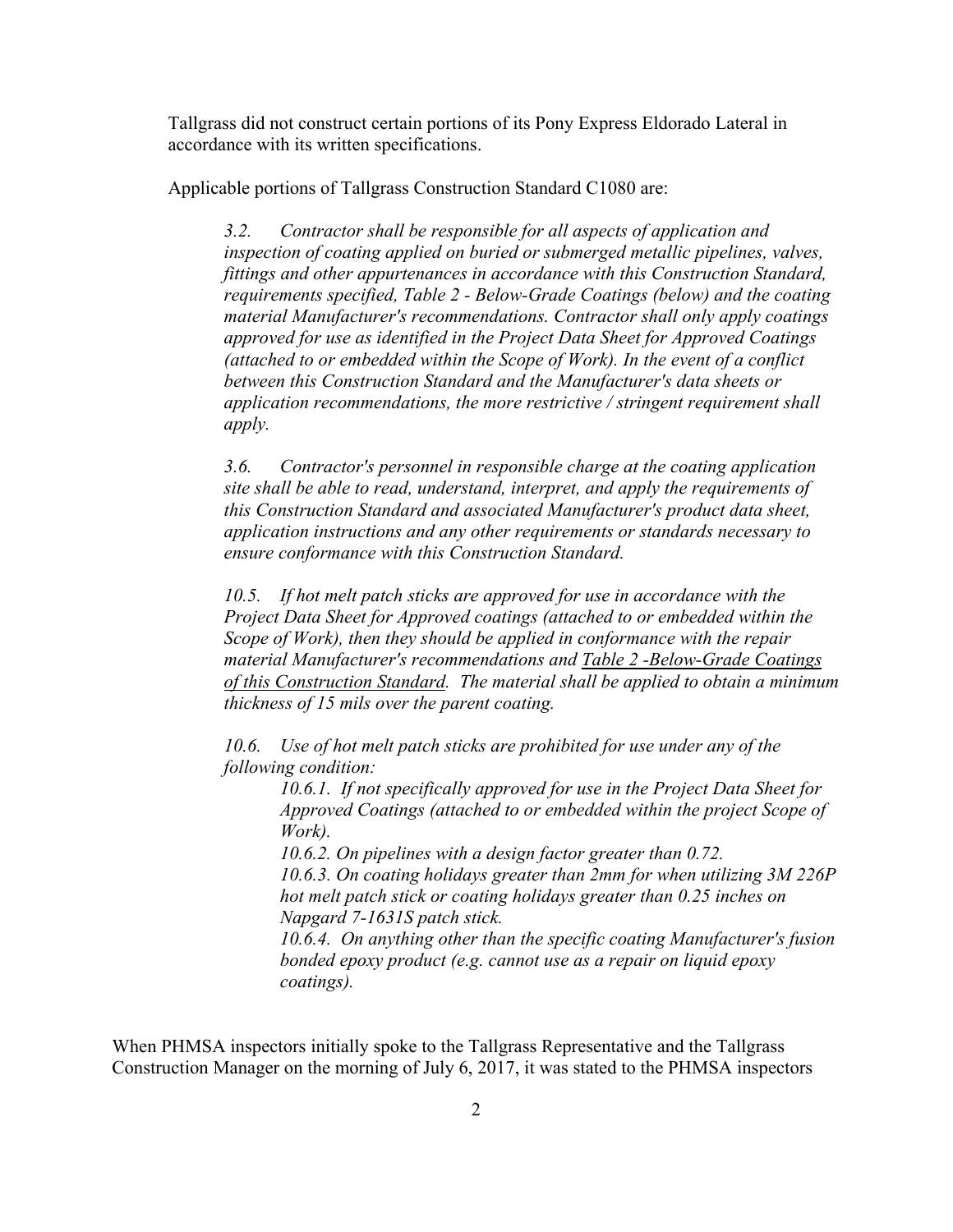that patch sticks were not being used on the construction site located near Eldorado, Kansas. However, after PHMSA inspectors went out to the construction site, it was determined that patch sticks were indeed being used by the contractors. PHMSA identified several instances of pipeline personnel failing to follow applicable written standards regarding the application of corrosion control coatings during the Pony Express Eldorado Lateral's construction.

Tallgrass failed to apply the 3M Scotchkote Hot Melt Patch Compound 226P (patch stick) in accordance to the written standards and manufacturer's instructions in the following instances:

- On July 6, 2017, at approximately Latitude 37.771402616089, Longitude 96.96979204201789 (GPS location) the PHMSA inspector observed workers heating the patch sticks directly. Patch stick General Application Steps, Item 2, states, "Avoid heat application directly to the patchstick while prewarming the coating surface."
- On July 6, 2017, at approximately Latitude 37.771402616089, Longitude 96.96979204201789 (GPS location) the PHMSA inspector observed workers slapping the patches after application not allowing the patches to cool. Patch stick General Application Steps, Item 4, states, "Allow the patch to cool before handling."
- On July 6, 2017, at approximately Latitude 37.771402616089, Longitude 96.96979204201789 (GPS location) a patch stick had been applied to the liquid epoxy coating Denso Protal 7200 in proximity to the girth weld. Section 10.6.4 of Tallgrass Standard C1080 specifies patch sticks cannot be used as a repair on liquid epoxy coatings.

## Proposed Civil Penalty

Under 49 U.S.C. § 60122 and 49 CFR § 190.223, you are subject to a civil penalty not to exceed \$213,268 per violation per day the violation persists, up to a maximum of \$2,132,679 for a related series of violations. For violation occurring on or after November 2, 2015 and before November 27, 2018, the maximum penalty may not exceed \$209,002 per violation per day, with a maximum penalty not to exceed \$2,090,022. For violations occurring prior to November 2, 2015, the maximum penalty may not exceed \$200,000 per violation per day, with a maximum penalty not to exceed \$2,000,000 for a related series of violations. The Compliance Officer has reviewed the circumstances and supporting documentation involved in the above probable violation and has recommended that you be preliminarily assessed a civil penalty of \$ 23,100 as follows:

Item number PENALTY 1 \$ 23,100